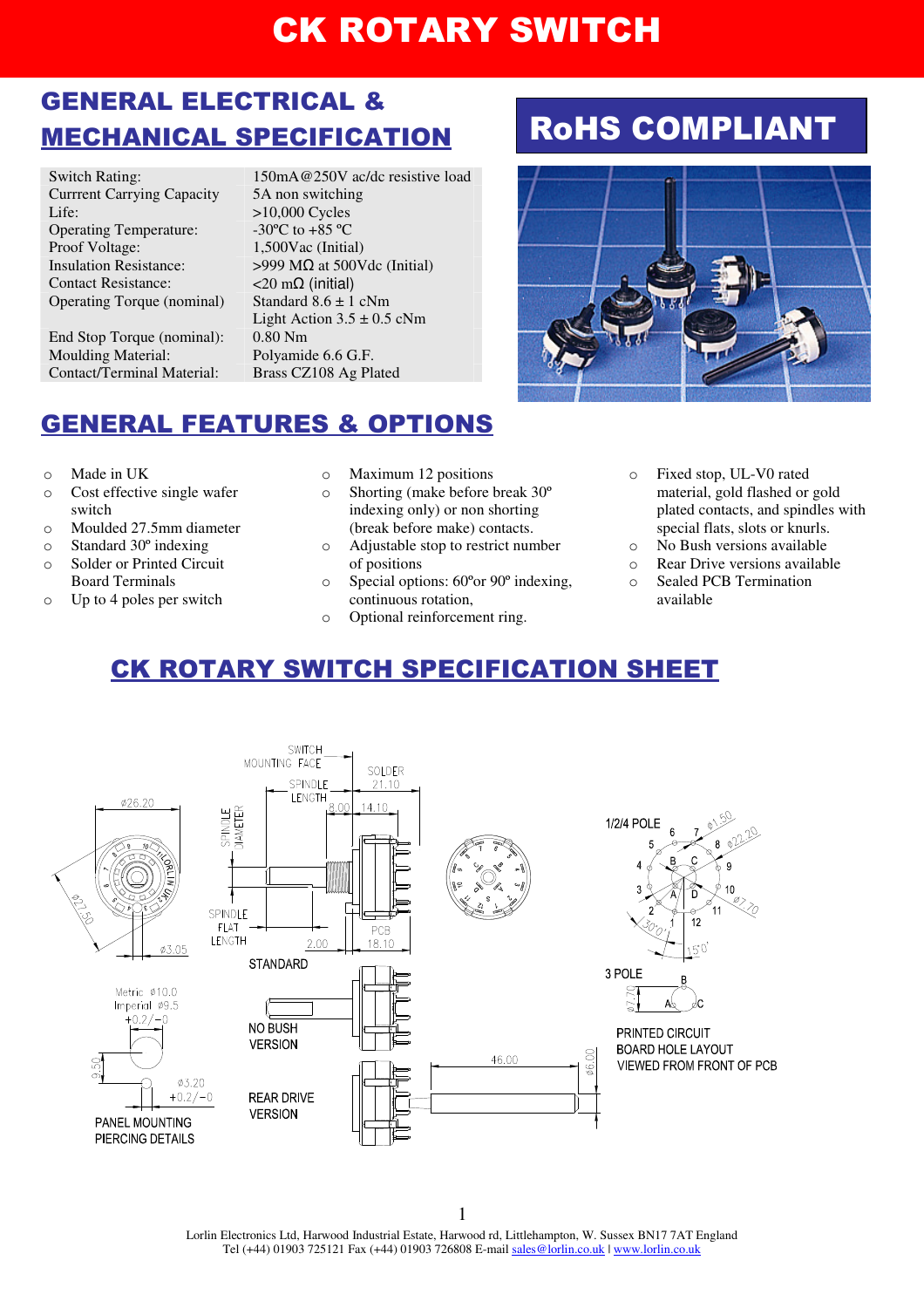

PLEASE COMPLETE THE SPECIFICATION DRAWING IF YOUR REQUIREMENTS CANNOT BE FULLFILLED BY USING THE ORDERING CODE

2

Lorlin Electronics Ltd, Harwood Industrial Estate, Harwood rd, Littlehampton, W. Sussex BN17 7AT England Tel (+44) 01903 725121 Fax (+44) 01903 726808 E-mail sales@lorlin.co.uk | www.lorlin.co.uk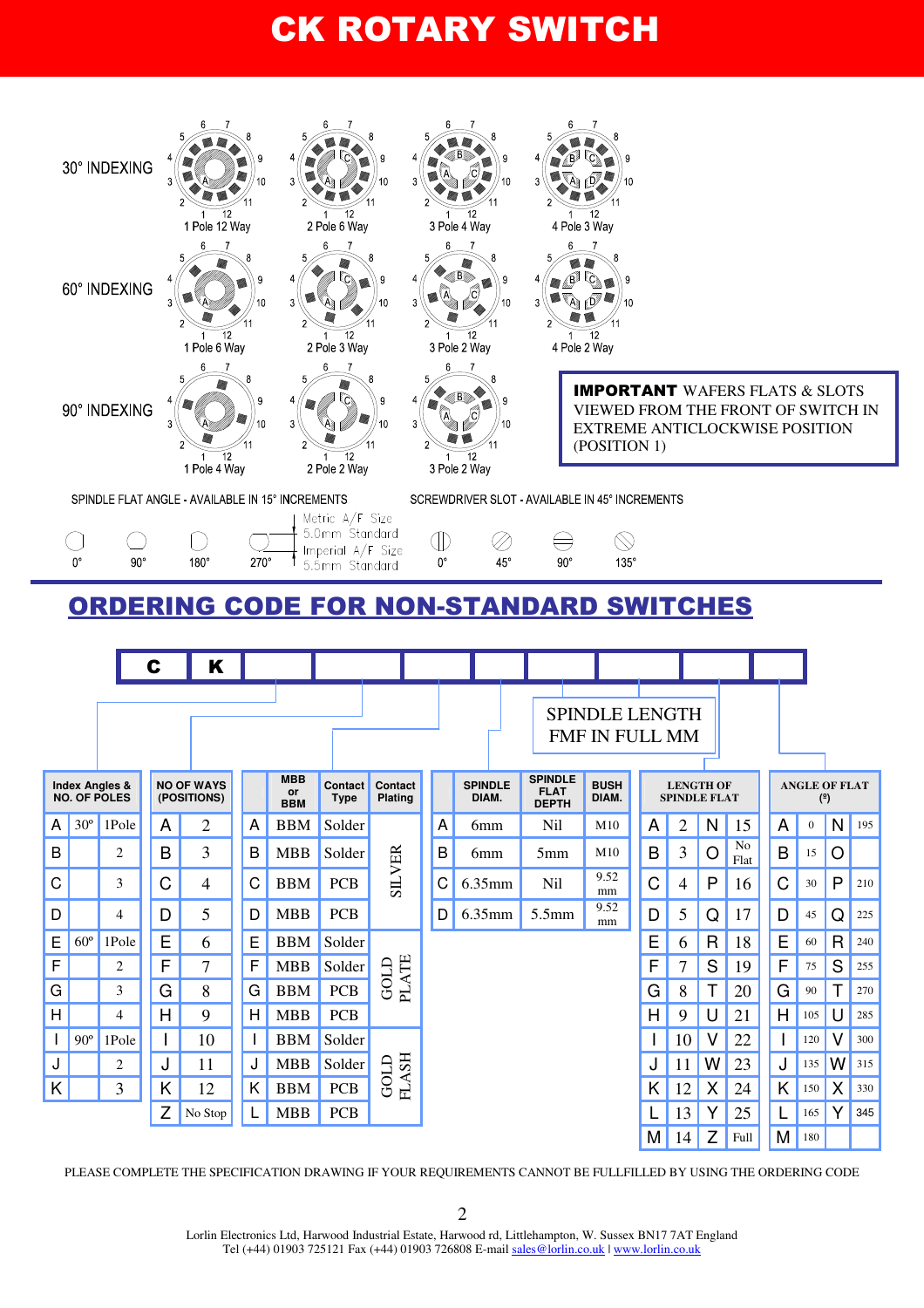## STANDARD PART NUMBERS

| <b>BASIC TYPES</b> | <b>SPINDLE</b><br><b>DIAMETER</b> | <b>SPINDLE LENGTH</b><br>FROM MOUNTING FACE | 8mm LONG<br><b>BUSH</b> | <b>SPINDLE</b><br><b>FLAT</b><br><b>LENGTH</b> | ANGLE OF<br>SPINDLE FLAT | SPINDI E FLAT<br><b>THICKNESS</b> |
|--------------------|-----------------------------------|---------------------------------------------|-------------------------|------------------------------------------------|--------------------------|-----------------------------------|
| <b>IMPERIAL</b>    | $6.35$ mm                         | 38mm                                        | 9.52 x 32TPI            | 30 <sub>mm</sub>                               | $90^\circ$               | 5.5mm                             |
| <b>METRIC</b>      | $6.00$ mm                         | 50 <sub>mm</sub>                            | $M10 \times 0.75$       | No Flat                                        | $---$                    | $---$                             |

| <b>CIRCUITRY AT</b>       | <b>PLATING</b>       | <b>STANDARD METRIC</b>                |                      | <b>STANDARD IMPERIAL</b> |                                   |  |  |  |
|---------------------------|----------------------|---------------------------------------|----------------------|--------------------------|-----------------------------------|--|--|--|
| 30° INDEXING              | <b>FINISH</b>        | Shorting (MBB)                        | Non-Shorting (BBM)   | Shorting (MBB)           | Non-Shorting (BBM)                |  |  |  |
| <b>1 POLE 12 POSITION</b> |                      |                                       | <b>STOP INCLUDED</b> |                          |                                   |  |  |  |
|                           | Silver               | CK1039                                | CK1029               | CK1034                   | CK1024                            |  |  |  |
| Solder Tag                | <b>Gold Flash</b>    | <b>CK1508</b>                         | CK1503               | <b>CK1516</b>            | <b>CK1520</b>                     |  |  |  |
|                           | Gold Plate           | CK2444                                | CK1672               | CK2458                   | CK2459                            |  |  |  |
|                           | Silver               | <b>CK1059</b>                         | CK1049               | <b>CK1054</b>            | <b>CK1044</b>                     |  |  |  |
| Printed Circuit           | <b>Gold Flash</b>    | CK1512                                | CK1506               | <b>CK1524</b>            | CK1528                            |  |  |  |
|                           | Gold Plate           | CK1475                                | <b>CK1312</b>        | <b>CK2460</b>            | CK2461                            |  |  |  |
| <b>1 POLE 12 POSITION</b> |                      | NO STOP CONTINUOUS ROTATION           |                      |                          |                                   |  |  |  |
| Solder Tag                | Silver               | CK1038<br><b>CK1028</b>               |                      | CK1033                   | CK1023                            |  |  |  |
|                           | Gold Flash           | CK1533                                | CK1537               | CK1541                   | CK1545                            |  |  |  |
|                           | Gold Plate           | CK2445                                | CK2446               | CK2462                   | CK2463                            |  |  |  |
| Printed Circuit           | Silver               | CK1058                                | CK1048               | CK1053                   | CK1043                            |  |  |  |
|                           | Gold Flash           | CK1534                                | <b>CK1538</b>        | CK1542                   | CK1546                            |  |  |  |
|                           | <b>VGold Plate</b>   | CK2447                                | <b>CK2448</b>        | CK2464                   | CK2465                            |  |  |  |
| <b>2 POLE 6 POSITION</b>  | <b>STOP INCLUDED</b> |                                       |                      |                          |                                   |  |  |  |
| Solder Tag                | Silver               | CK1040                                | CK1030               | <b>CK1035</b>            | CK1025                            |  |  |  |
|                           | Gold Flash           | CK1509                                | CK1496               | CK1517                   | CK1521                            |  |  |  |
|                           | Gold Plate           | CK2449                                | CK1726               | CK2466                   | CK2467                            |  |  |  |
| Printed Circuit           | Silver               | CK1060                                | CK1050               | <b>CK1055</b>            | CK1045                            |  |  |  |
|                           | <b>Gold Flash</b>    | <b>CK1513</b>                         | CK1473               | CK1525                   | <b>CK1529</b>                     |  |  |  |
|                           | Gold Plate           | CK2450                                | <b>CK1850</b>        | <b>CK2468</b>            | CK2469                            |  |  |  |
| 2 POLE 6 POSITION         | . <b>.</b>           | --------- NO STOP CONTINUOUS ROTATION |                      |                          |                                   |  |  |  |
| Solder Tag                | Silver               | CK1114                                | <b>CK1118</b>        | CK1120                   | CK1121                            |  |  |  |
|                           | Gold Flash           | CK1535                                | CK1539               | CK1543                   | CK1547                            |  |  |  |
|                           | Gold Plate           | CK2451                                | CK2452               | <b>CK2470</b>            | CK2471                            |  |  |  |
| Printed Circuit           | Silver               | CK1119                                | CK1113               | CK1122                   | CK1089                            |  |  |  |
|                           | Gold Flash           | CK1536                                | <b>CK1540</b>        | <b>CK1544</b>            | CK1548                            |  |  |  |
|                           | <b>V</b> Gold Plate  | CK2453                                | CK2454               | CK2472                   | CK2473<br>$\overline{\textbf{v}}$ |  |  |  |
| <b>3 POLE 4 POSITION</b>  |                      |                                       |                      |                          |                                   |  |  |  |
| Solder Tag                | Silver               | CK1041                                | CK1031               | CK1036                   | CK1026                            |  |  |  |
|                           | Gold Flash           | CK1510                                | CK1504               | CK1518                   | CK1522                            |  |  |  |
|                           | Gold Plate           | CK2455                                | CK1577               | CK2474                   | CK2475                            |  |  |  |
| Printed Circuit           | Silver               | CK1061                                | CK1051               | CK1056                   | CK1046                            |  |  |  |
|                           | Gold Flash           | CK1514                                | <b>CK1500</b>        | CK1526                   | CK1530                            |  |  |  |
|                           | Gold Plate           | CK2456                                | <b>CK1952</b>        | CK2476                   | CK2477                            |  |  |  |
| <b>4 POLE 3 POSITION</b>  |                      |                                       |                      |                          |                                   |  |  |  |
| Solder Tag                | Silver               | <b>CK1042</b>                         | <b>CK1032</b>        | <b>CK1037</b>            | <b>CK1027</b>                     |  |  |  |
|                           | Gold Flash           | CK1511                                | <b>CK1505</b>        | CK1519                   | CK1523                            |  |  |  |
|                           | Gold Plate           | CK1673                                | CK1822               | CK2478                   | CK2479                            |  |  |  |
| <b>Printed Circuit</b>    | Silver               | <b>CK1062</b>                         | <b>CK1052</b>        | <b>CK1057</b>            | <b>CK1047</b>                     |  |  |  |
|                           | Gold Flash           | CK1515                                | CK1507               | CK1527                   | CK1531                            |  |  |  |
|                           | Gold Plate           | CK2457                                | CK1953               | <b>CK2480</b>            | <b>CK2481</b>                     |  |  |  |

Lorlin Electronics Ltd, Harwood Industrial Estate, Harwood rd, Littlehampton, W. Sussex BN17 7AT England Tel (+44) 01903 725121 Fax (+44) 01903 726808 E-mail sales@lorlin.co.uk | www.lorlin.co.uk